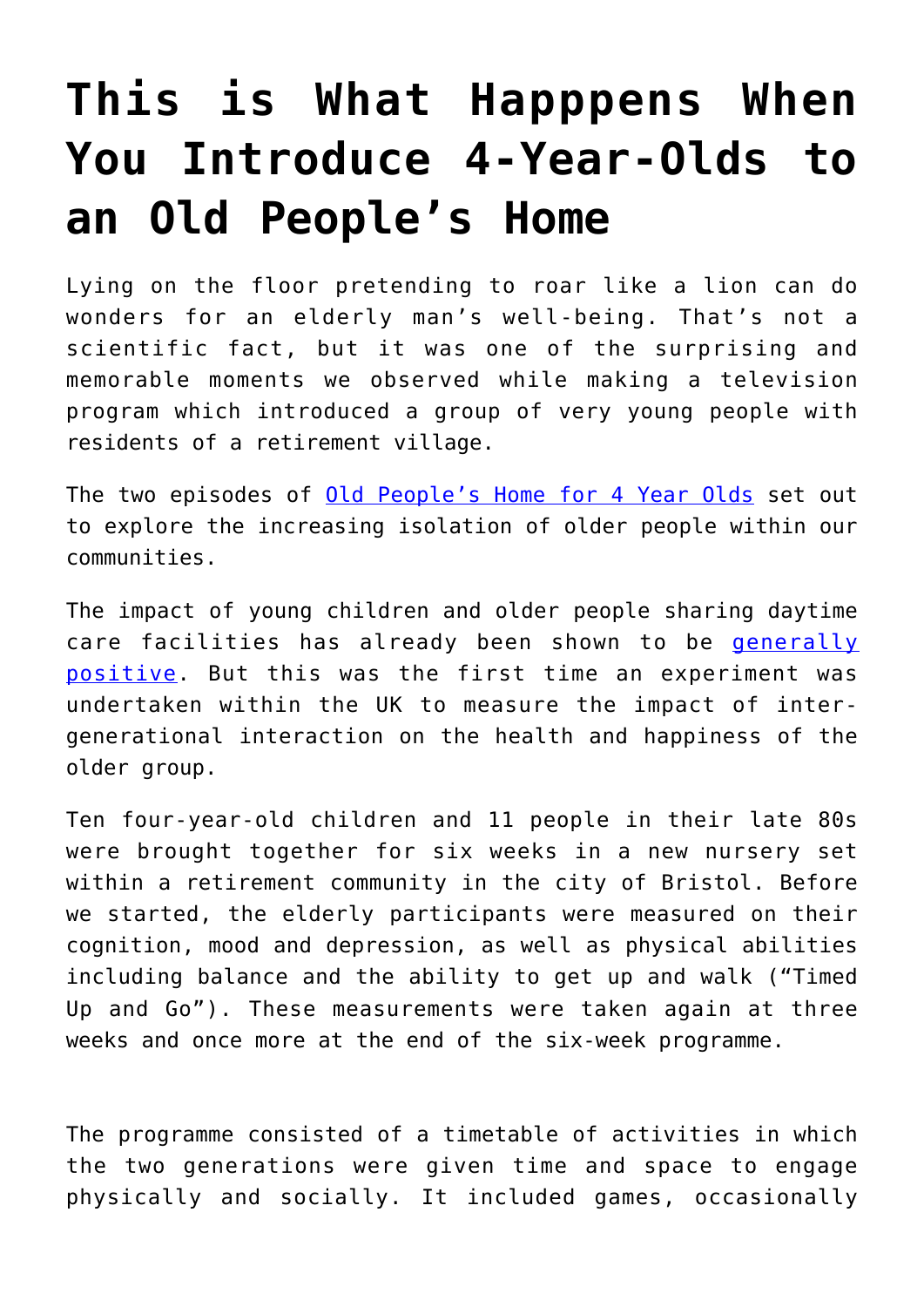requiring individuals to get down on and off the floor, walking outdoors, picnicking and participating in indoor activities using a variety of craft and art work. The final week also included an inter-generational sports day and a short theatrical production.

After three weeks, the halfway point, there were noticeable improvements in the residents' measurement scores. Final measurements revealed significant improvements in the majority of metrics, with 80% percent of residents showed improvement in the "Timed Up and Go". Grip strengths were up generally and activity tracker scores showed that the residents had become increasingly active over a 24-hour period. On sports day, one woman who could not recall the last time she ran, was seen sprinting off with her companion four-year-old in order to beat the competition.

At the start of the experiment, nearly all of the residents were identified as depressed, two of them severely. After six weeks, none of them was registered as depressed. They had completely changed their outlook on life and in their hope for the future. Even the most sceptical person within the group, who had been heard to say "I can't really see it making any great difference to us", admitted that the children had brought "great joy".

## **Lifting spirits**

This was not a scientific trial or a traditional academic research project. It was a social experiment involving a very small group of people. But the results showed marked changes in the residents' physical ability and mood.

When you get very old you become less mobile, friends die, and you can't get out to meet people. If you live in a care home, the only younger people you see every day are staff. That's